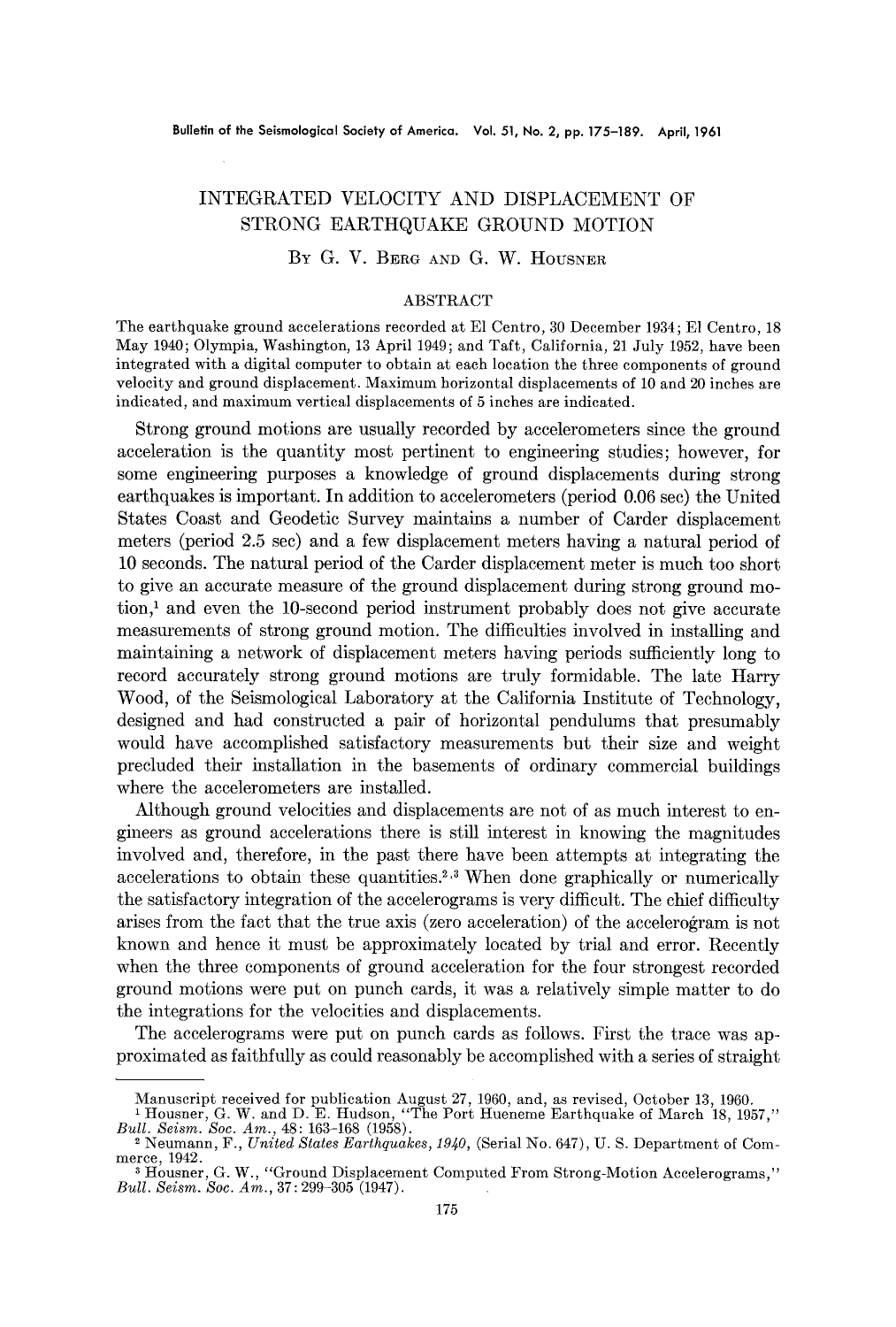line segments. A temporary straight base line was drawn on the accelerograms and the coordinates of the intersection points of successive line segments, measured from the base line using some convenient scale of measurement, were recorded on punch cards.

It was assumed that the recorded initial ground velocity and ground displacement were zero. It was further assumed that in the true time-acceleration coordinates the equation of the temporary base line would take the form  $c_0 + c_1t + c_2t^2$ , where the constants  $c_0$ ,  $c_1$ , and  $c_2$  would have the values that would make the mean square computed ground velocity a minimum. The punch cards were processed by computer to introduce appropriate scale factors for time and acceleration, to find the equation of the base line meeting the above conditions, and to adjust the acceleration readings accordingly. The computer produced a deck of scaled and corrected punch cards as its output.

The integrations were performed in the following manner. Let  $h$  be an interval of time such that the ground acceleration is a linear function of time in the interval  $(t, t+h)$ , let  $a_0, v_0$ , and  $x_0$  be the values of ground acceleration, velocity, and displacement at time t, and let  $a_1$  be the ground acceleration at time  $t + h$ . The ground velocity and displacement at time  $t + h$  are then

$$
v_1 = v_0 + \frac{h}{2} (a_0 + a_1)
$$
  

$$
x_1 = x_0 + hv_0 + \frac{h^2}{6} (2a_0 + a_1).
$$

By repeated use of these formulas one can advance step by step through the solution. No truncation error occurs, and roundoff error is negligible.

All computation was performed on the IBM 704 computer at The University of Michigan Computing Center.

The question of accuracy of the computed velocities and displacements is associated with the accuracy of the accelerometer as well as the accuracy of the digitized data in representing the smooth accelerogram. Comparative measurements made with a USCGS accelerometer and an instrument of much more extended frequency range indicate that the USCGS instrument gives a quite accurate representation of earthquake ground acceleration. 4 There would appear to be no reason why the integrated velocities and displacements should be grossly in error, but it is not possible to make an assessment of the accuracy of the results. The three components of acceleration were integrated to obtain the velocities and displacements shown in the accompanying diagrams for the following records:

> E1 Centro, California, 18 May 1940 (figs. 1, 2, and 3) E1 Centro, California, 30 December 1934 (figs. 4, 5, and 6) Olympia, Washington, 13 April 1949 (figs. 7, 8, and 9) Taft, California, 21 July 1952 (figs. 10, 11, and 12) Pasadena, California, 21 July 1952 (fig. 13)

Specific comments on the integrated curves are as follows:

<sup>4</sup> Hudson, D. E., J. L. Alford, and G. W. Housner, "Measured Response of a Structure to an Explosive-Generated Ground Shock," *Bull. Seism. Soc. Am.,* 44:513-527 (1954).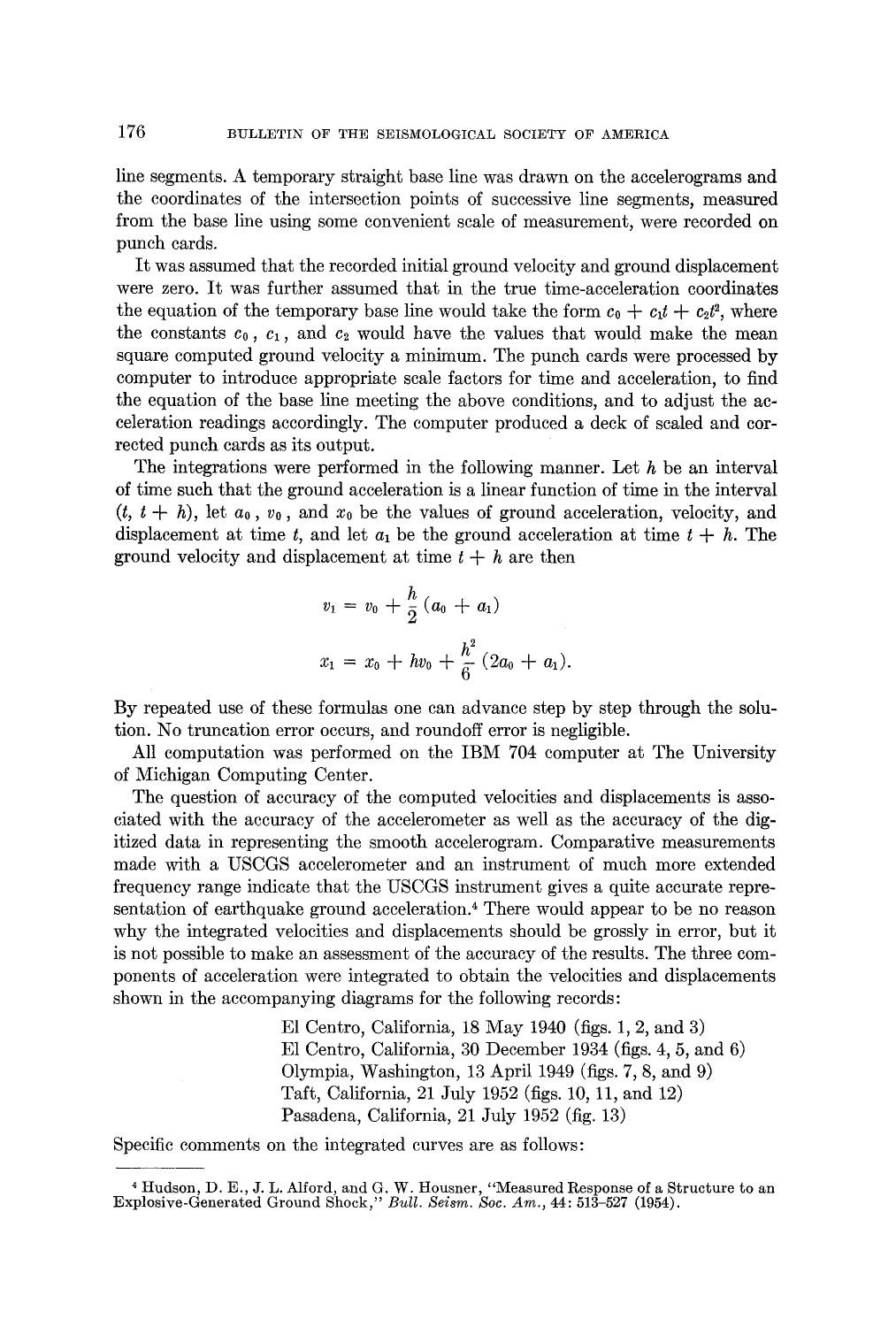*E1 Centro, 18 May 1940.* This shock has been given a Richter Magnitude of 7.0 (formerly 6.7). The instrument was somewhat less than 10 miles southwesterly of the trace of the fault which showed relative surface displacement over a length of approximately forty or fifty miles, with a maximum relative displacement of ap-



FIG. 1. E1 Centro, 1940, E-W component.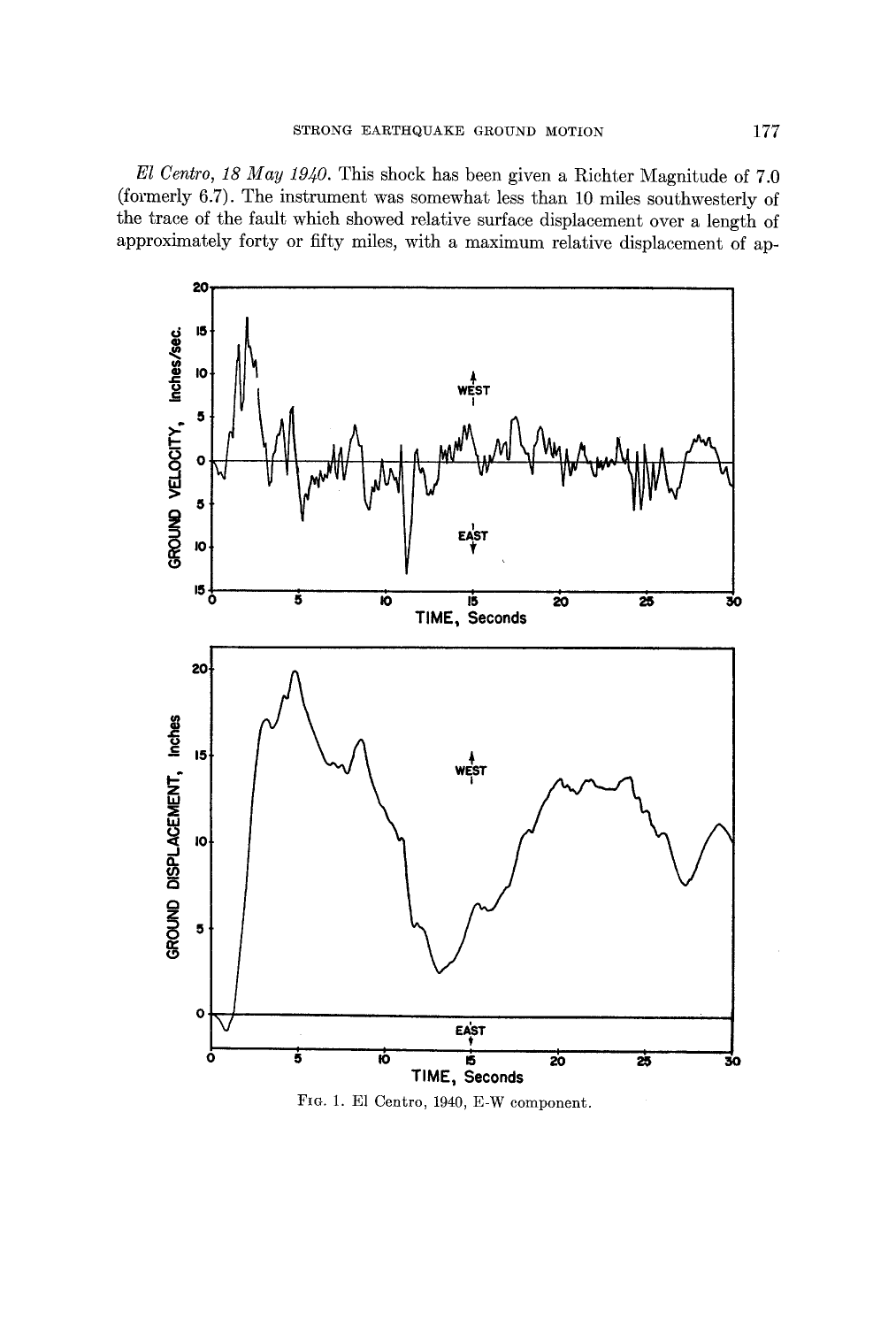proximately twelve feet. The center of the slipped length of fault was estimated to be approximately 25 to 30 miles southeasterly of the instrument. The integrated displacements indicate permanent displacements of approximately 9 inches to the west and 7 inches to the north. This is consistent in direction with the observed



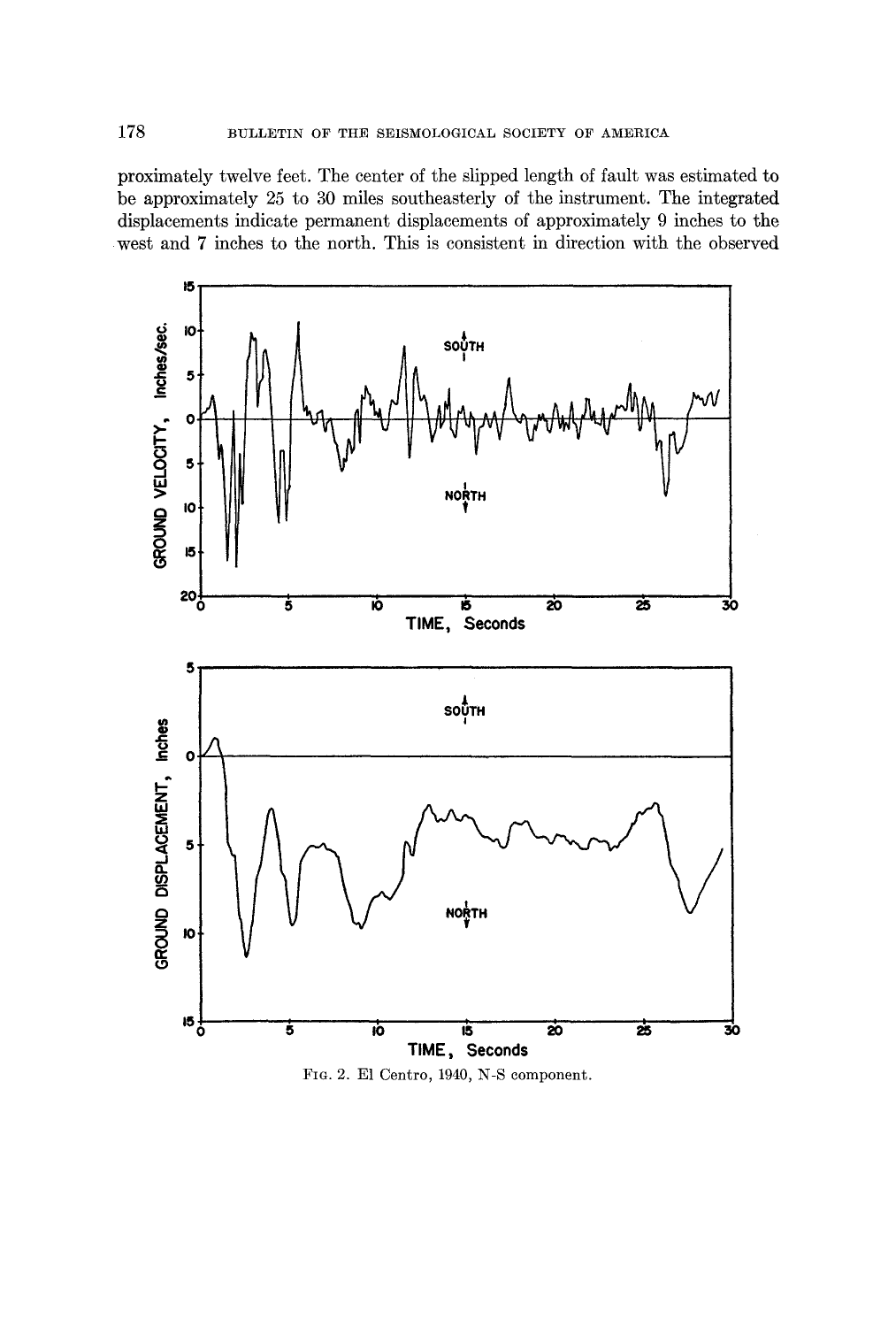fault slipping. The resultant permanent displacement of 11 to 12 inches is not unreasonable in view of the 6 feet experienced at the center of the surface trace. A permanent downward displacement of approximately 2 inches is also indicated.



FIG. 3. El Centro, 1940, vertical component.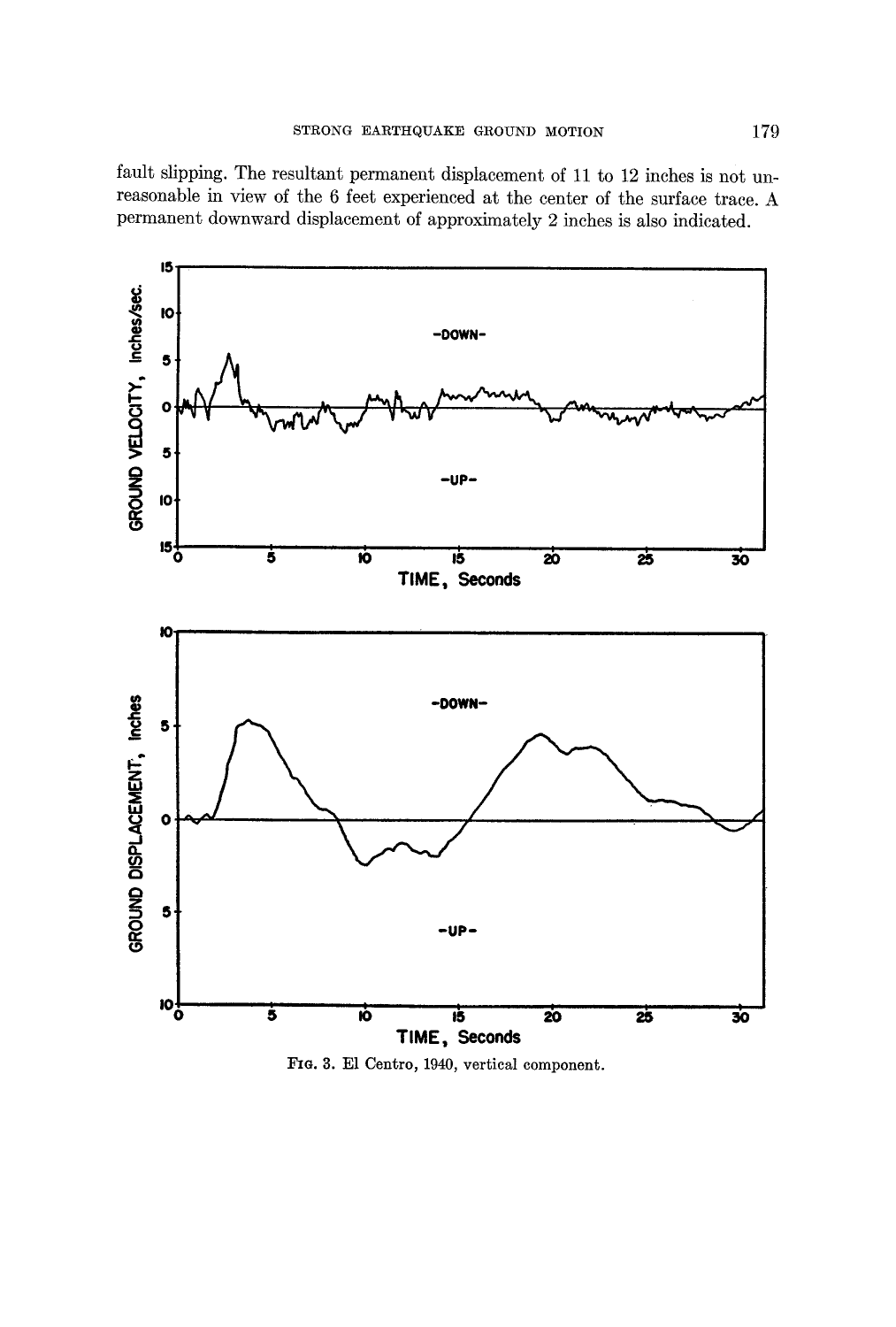*El Centro, 30 December 1934.* This shock of Magnitude 6.5 had a center approximately 35 miles south of the instrument. The slipping along the fault did not extend to the surface. The east-west component of the integrated motion does not indicate



FIG. 4. E1 Centro, 1934, N-S component.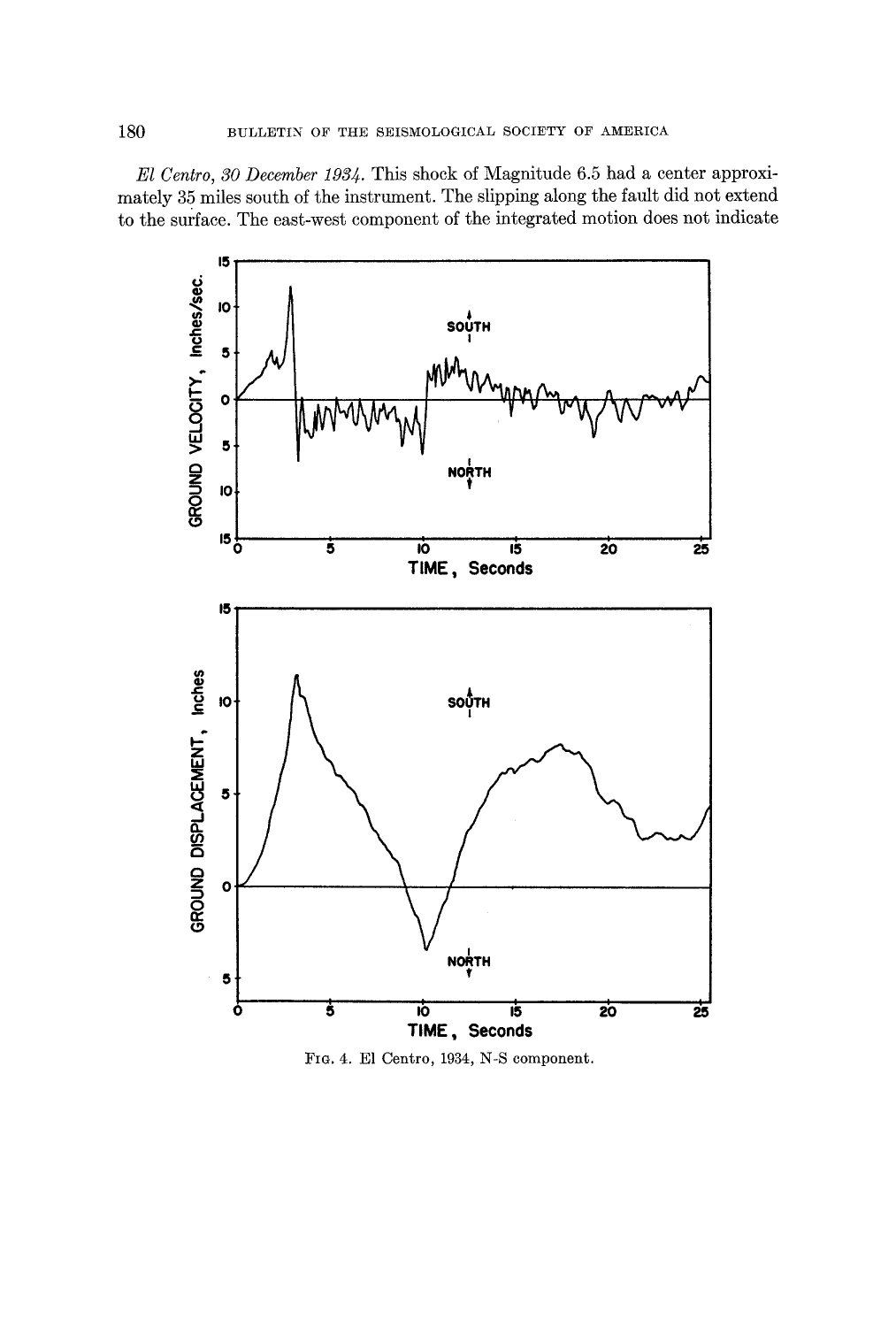any permanent displacement. The north-south component would appear to indicate a permanent displacement of 3 or 4 inches, but the step-like appearance of the velocity curve indicates that perhaps the instrument was not behaving properly.



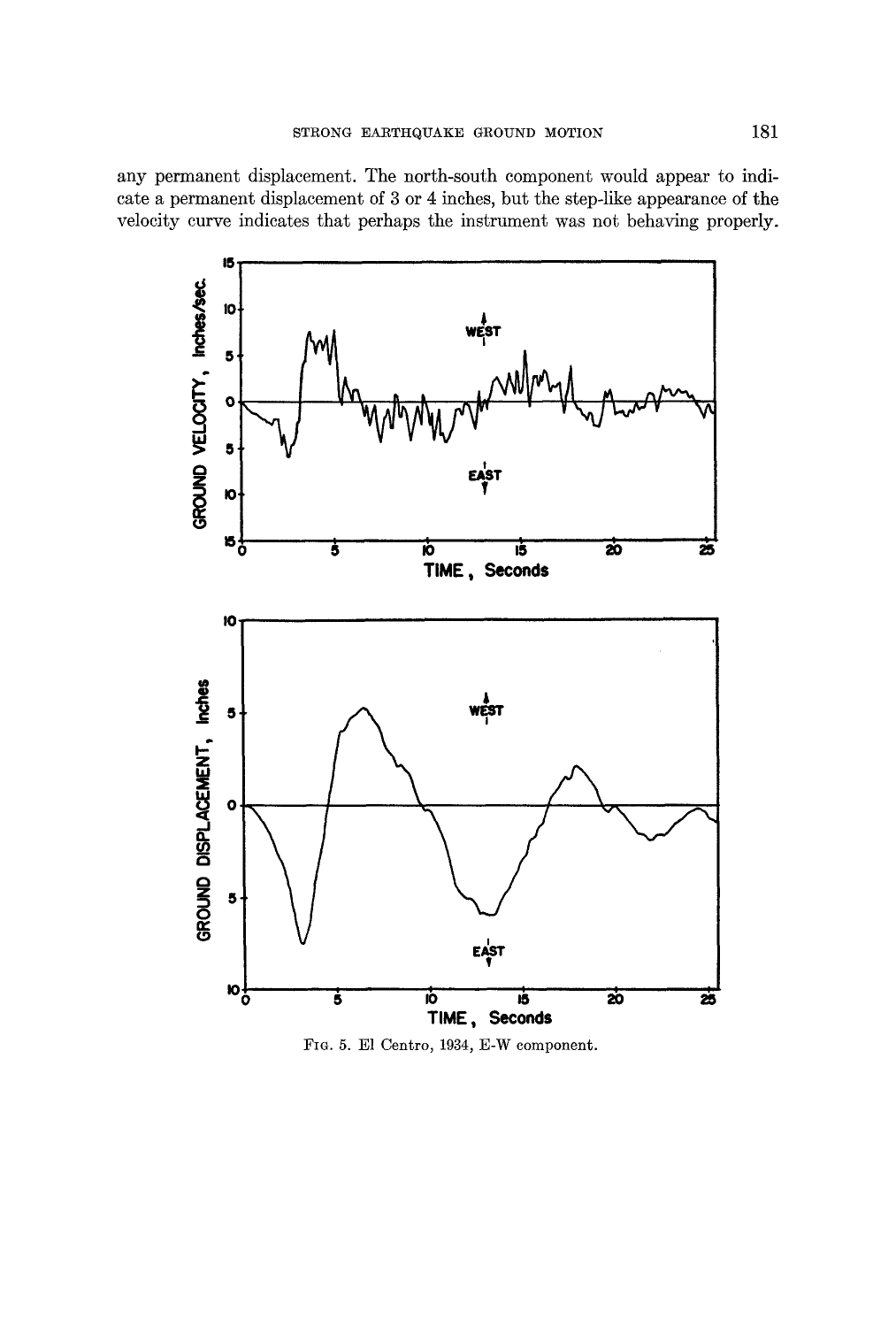In the early days of the accelerometer certain difficulties were encountered with the suspension system and shifting baselines.



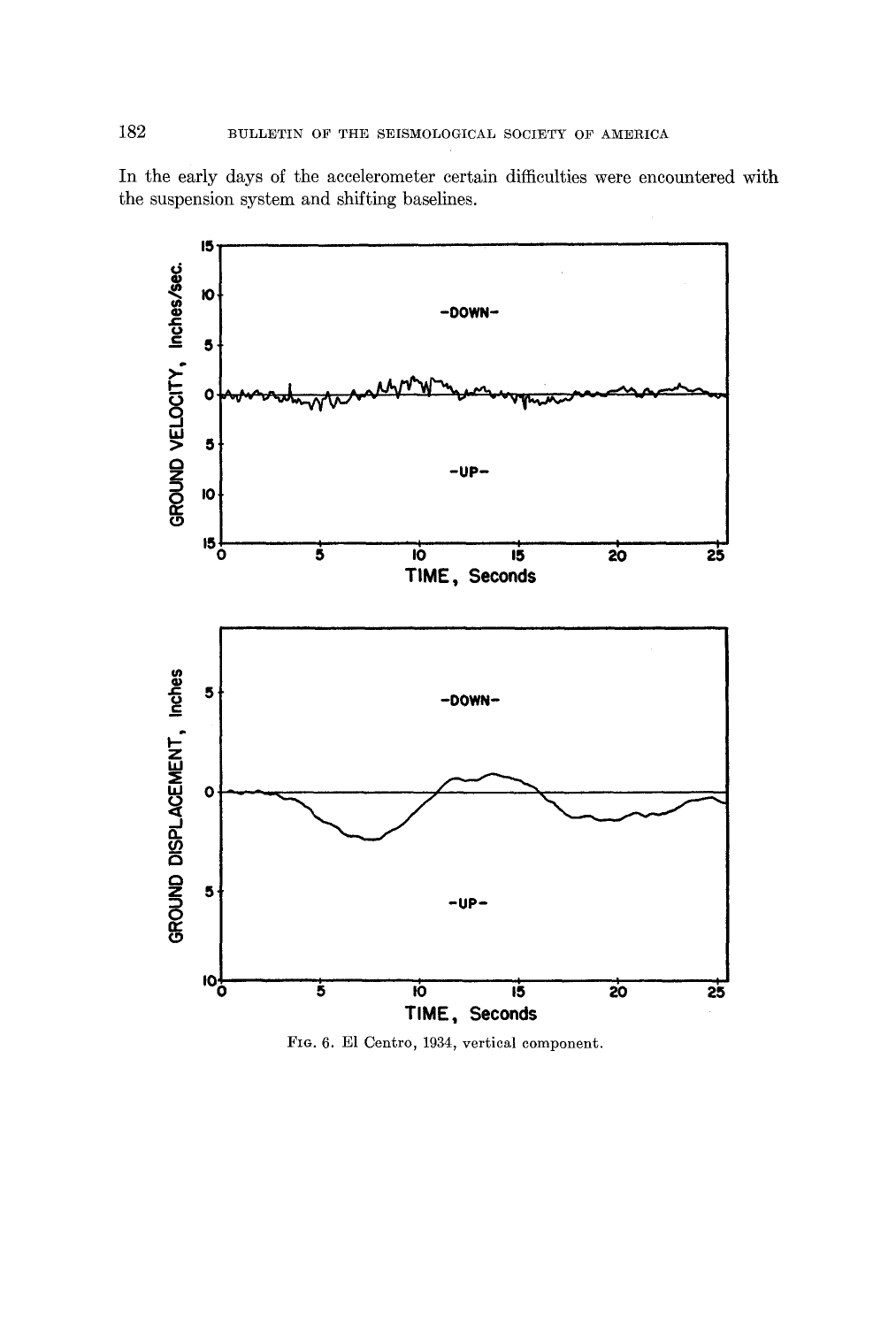*Olympia, 13 April 1949.* This shock of Magnitude 7.1 centered approximately 45 miles north-northeast of the instrument, and the hypocenter was located approxi-

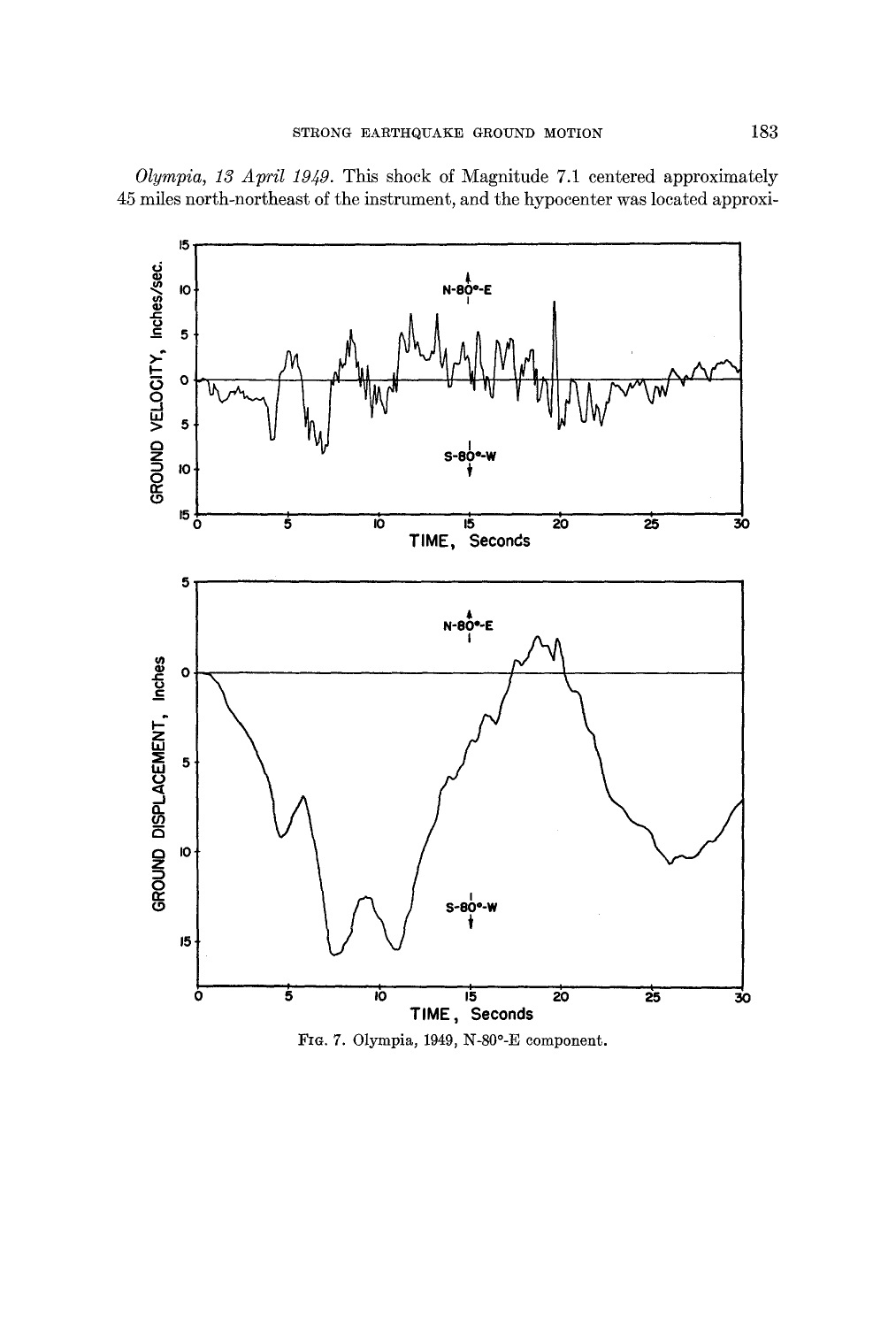mately 45 miles beneath the surface of the ground. The north-south component of computed ground displacement indicates no permanent displacement but the other



FIG. 8. Olympia, 1949, N-10°-W component.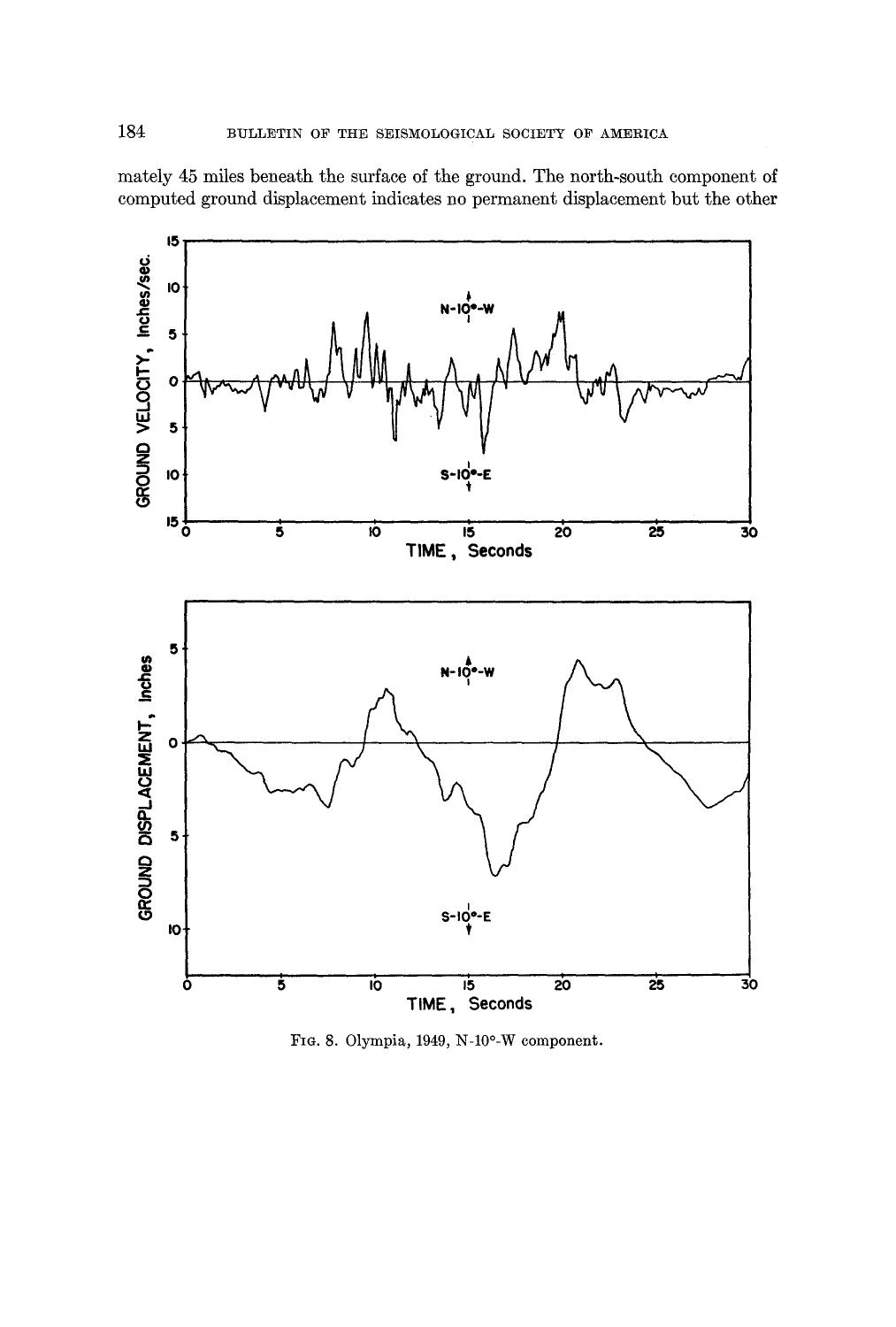

horizontal component indicates perhaps 5 inches of permanent displacement. The vertical component also indicates some upward displacement.

FIG. 9. Olympia, 1949, vertical component.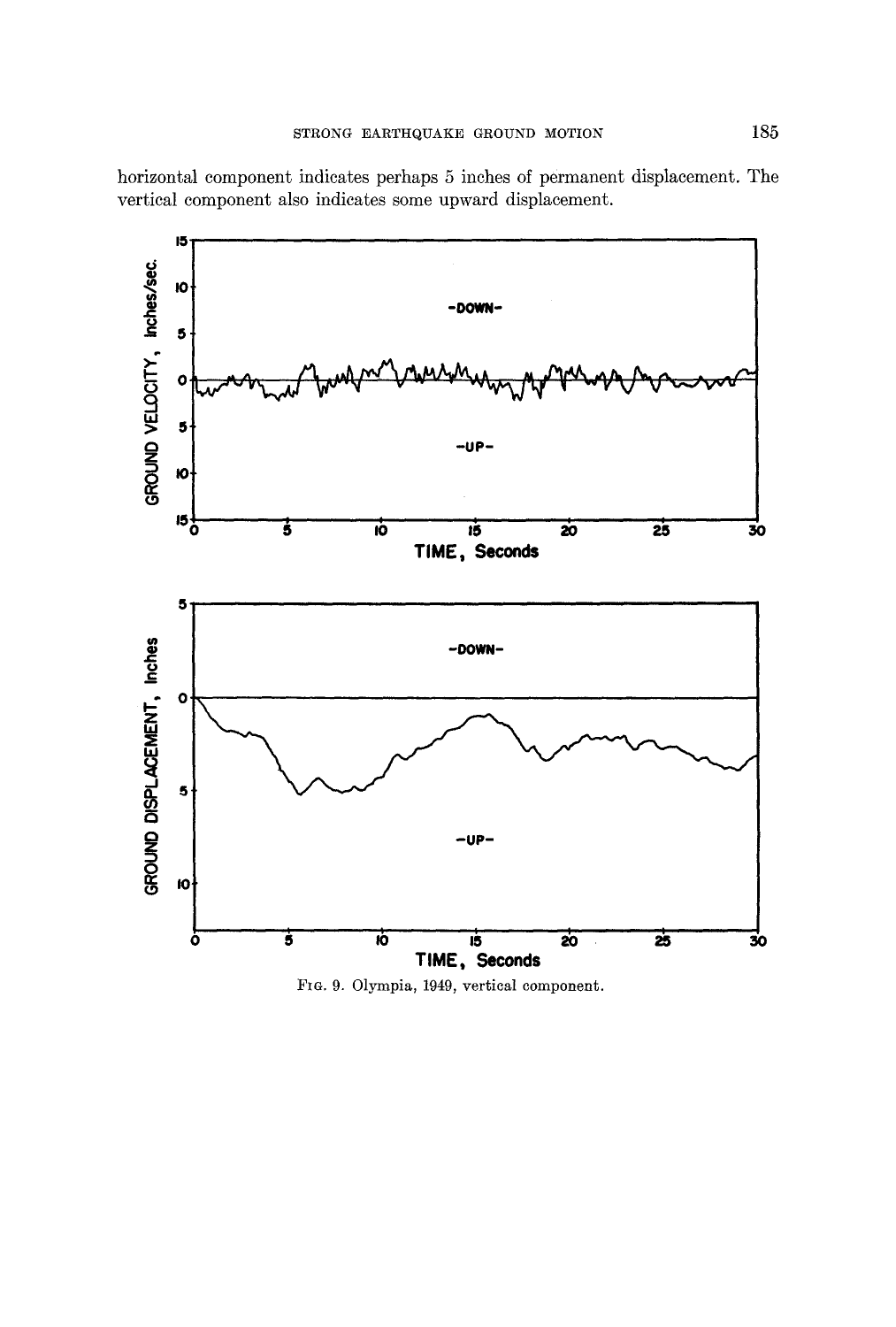*Taft, 21 July 1952.* This shock of Magnitude 7.7 centered approximately 40 miles east-southeast of the instrument. The White Wolf fault, on which the shock originated, is perpendicular to the San Andreas fault and the slipping was predominantly



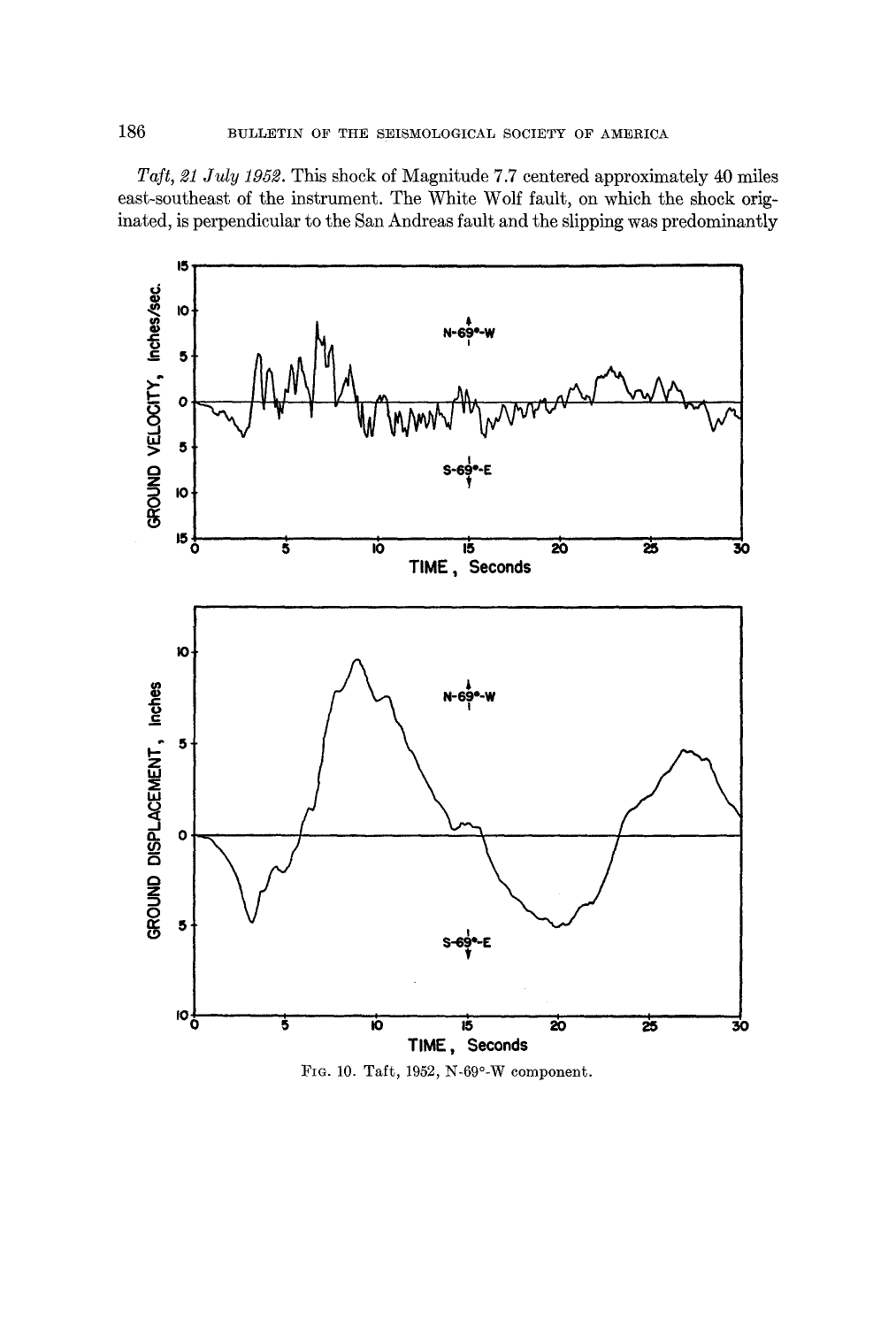vertical rather than the horizontal slipping usually associated with destructive California earthquakes. No permanent horizontal ground displacement is indicated but a small permanent downward displacement is indicated. The nature of the



FIG. 11. Taft, 1952, N-21°-E component.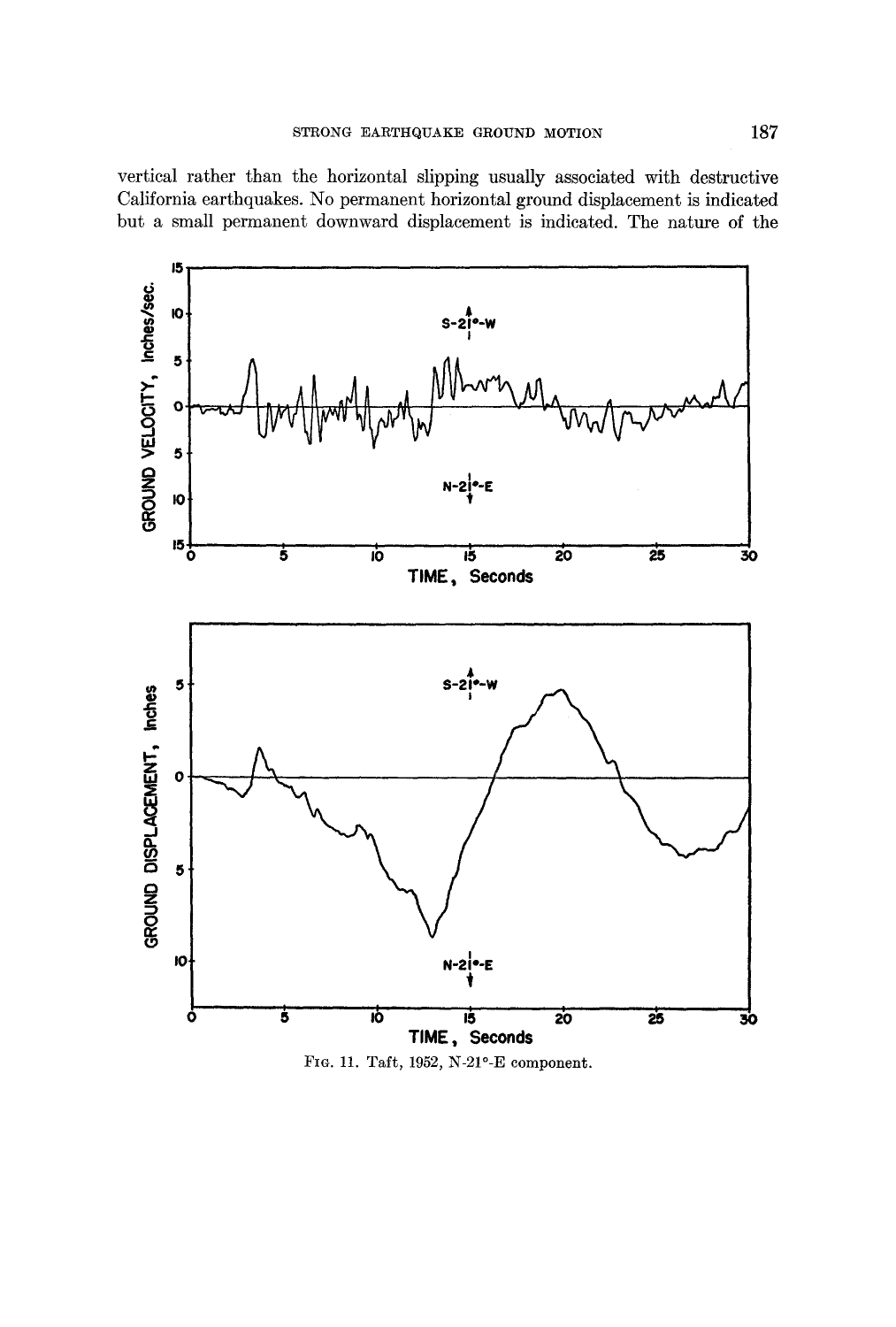fault slip is reflected in the transient vertical ground displacement which is relatively larger than for the other three earthquakes. A permanent downward displacement would be consistent with the nature of the faulting.



FIG. 12. Taft, 1952, vertical component.